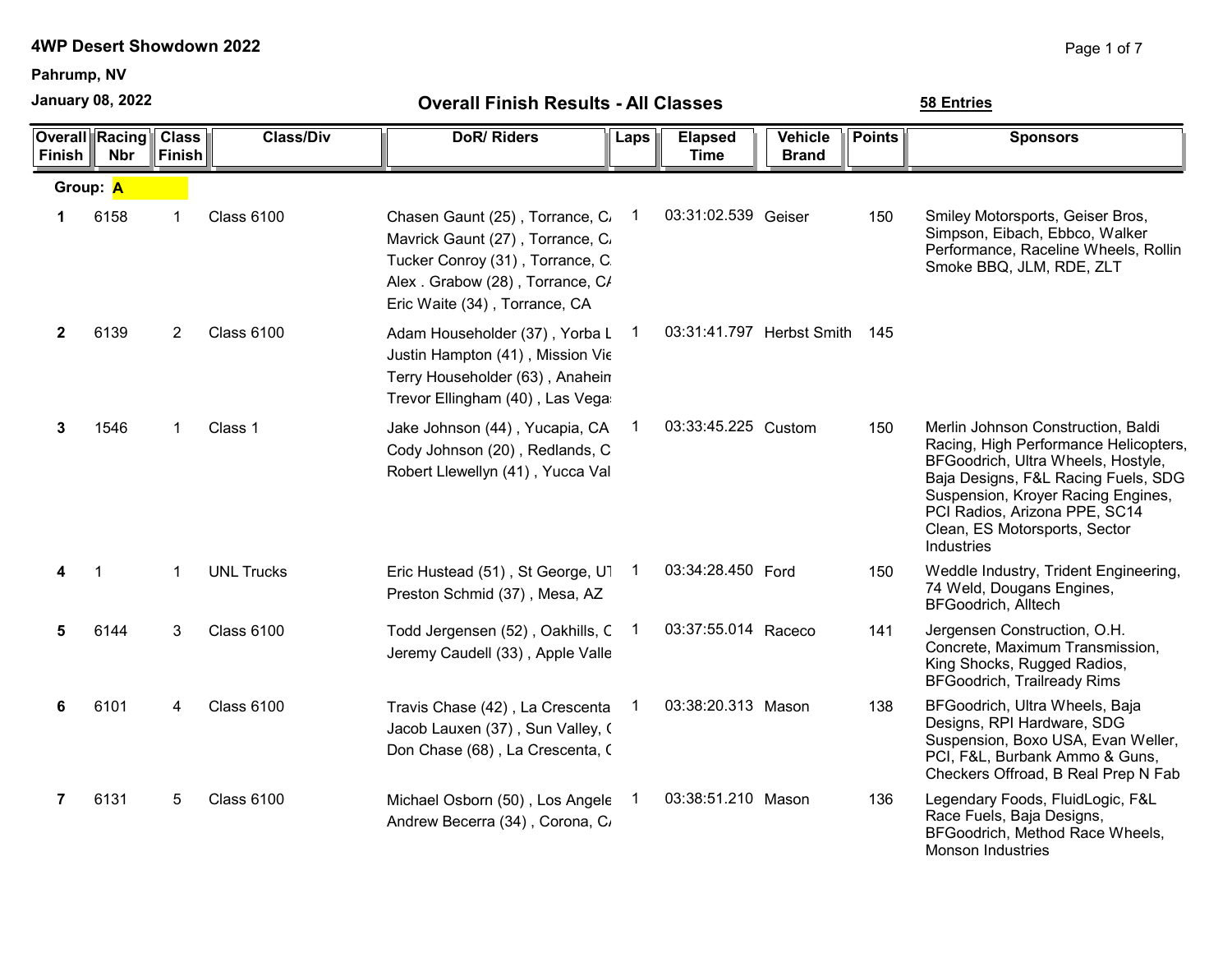Pahrump, NV

January 08, 2022

| <b>Finish</b> | <b>Overall Racing</b><br><b>Nbr</b> | <b>Class</b><br>Finish | <b>Class/Div</b>  | <b>DoR/Riders</b>                                                                                                               | Laps           | <b>Elapsed</b><br>Time    | <b>Vehicle</b><br><b>Brand</b> | <b>Points</b> | <b>Sponsors</b>                                                                                                                                                                                                                                                              |
|---------------|-------------------------------------|------------------------|-------------------|---------------------------------------------------------------------------------------------------------------------------------|----------------|---------------------------|--------------------------------|---------------|------------------------------------------------------------------------------------------------------------------------------------------------------------------------------------------------------------------------------------------------------------------------------|
|               | Group: A                            |                        |                   |                                                                                                                                 |                |                           |                                |               |                                                                                                                                                                                                                                                                              |
| 8             | 6177                                | 6                      | Class 6100        | Travis Williams (44), Avondale, /<br>Pete Tolar (46), Phoenix, AZ<br>Jeff Knupp (49), Peoria, AZ<br>Luke Knupp (15), Peoria, AZ | 1              | 03:40:01.921 Geiser       |                                | 134           | Ultra Wheel, Rigid, Street Grafx,<br>Trayco, Impact Safety, Geiser Bro's,<br>Desert Squadron, Luke Knapp Racing,<br><b>Diamondback Materials</b>                                                                                                                             |
| 9             | 6173                                | $\overline{7}$         | Class 6100        | Conner Mc Mullen (21), Peoria, /<br>Jeneka Jenkins (41), Phoenix, A.<br>Riley Majchrzak (22), Phoenix, A                        | $\mathbf 1$    | 03:42:00.102 Brenthel Ind |                                | 132           | Kevin McMullen Fabrications &<br>Transaxles, GetTheTea.com, Ancient<br>Life Oil CBD, Phoenix Commercial<br>Electric, Method Race Wheels,<br><b>BFGoodrich Tires, Redline</b><br>Performance, Alumicraft, Fox, Vision X<br>Lights, United Construction Group,<br>Monster Seal |
| 10            | 6154                                | 8                      | <b>Class 6100</b> | Alan Levinson (62), Blue Diamon<br>Rod Colbart (59), Las Vegas, NV                                                              | $\overline{1}$ | 03:47:52.262 Armada Eng   |                                | 130           | Robby Woods off road, Artworks<br>Butches, Pataick Signs,<br>ZHomeusa.com 212 Gloves, Karteck<br>Steelman Tool                                                                                                                                                               |
| 11            | 6186                                | 9                      | <b>Class 6100</b> | Reed Dodenbier (33), Bunkerville<br>Tyler Williams (22), Bunkerville, I                                                         |                | 03:49:08.466 Custom       |                                | 128           |                                                                                                                                                                                                                                                                              |
| 12            | 1035                                | $\mathbf 1$            | Class 10          | Mike Coulter (51), Las Vegas, N\<br>Troy Combs (56), Las Vegas, NV                                                              | 1              | 04:02:36.742 Alumacraft   |                                | 150           | Rigid, Raceline, Rugged Radios, PRP,<br>Tensor, Full Throttle, F&L, JBS, DFT,<br>WIKS, Dertco                                                                                                                                                                                |
| 13            | 1512                                | $\overline{2}$         | Class 1           | Blaine Conrad (30), Las Vegas, I                                                                                                | 1              | 04:06:18.479 Raceco       |                                | 145           | Werdco BC Inc. Pro-Am, Tensor Tire,<br><b>Method RaceWheels</b>                                                                                                                                                                                                              |
| 14            | 2927                                | $\mathbf{1}$           | U Unl 2900        | Nolan Williams (30), Lompoc, CA<br>Michael Flores (29), Santa Ynez,                                                             | $\overline{1}$ | 04:09:54.675 Can Am       |                                | 150           | Tatum UTV, All About AG, Rugged<br>Radios                                                                                                                                                                                                                                    |
| 15            | 1011                                | 2                      | Class 10          | Scott Bassett (52), Henderson, N<br>Anthony Mc Cormack (63), Las \<br>Michael Looney (49), Henderson                            | 1              | 04:12:06.919 Jimco        |                                | 145           | Wrap City Las Vegas                                                                                                                                                                                                                                                          |
| 16            | 6192                                | 10                     | Class 6100        | Kevin Curtis (53), Las Vegas, NV<br>Ryan Curtis (22), Las Vegas, NV                                                             | 1              | 04:12:49.211 Jimco        |                                | 126           |                                                                                                                                                                                                                                                                              |
| 17            | 1513                                | 3                      | Class 1           | Jacob Frye (27), Las Vegas, NV<br>Brian Vest (45), Henderson, NV<br>Danielle Frye (28), Boulder City,                           |                | 04:20:37.998 Mason        |                                | 141           | Frye Racing                                                                                                                                                                                                                                                                  |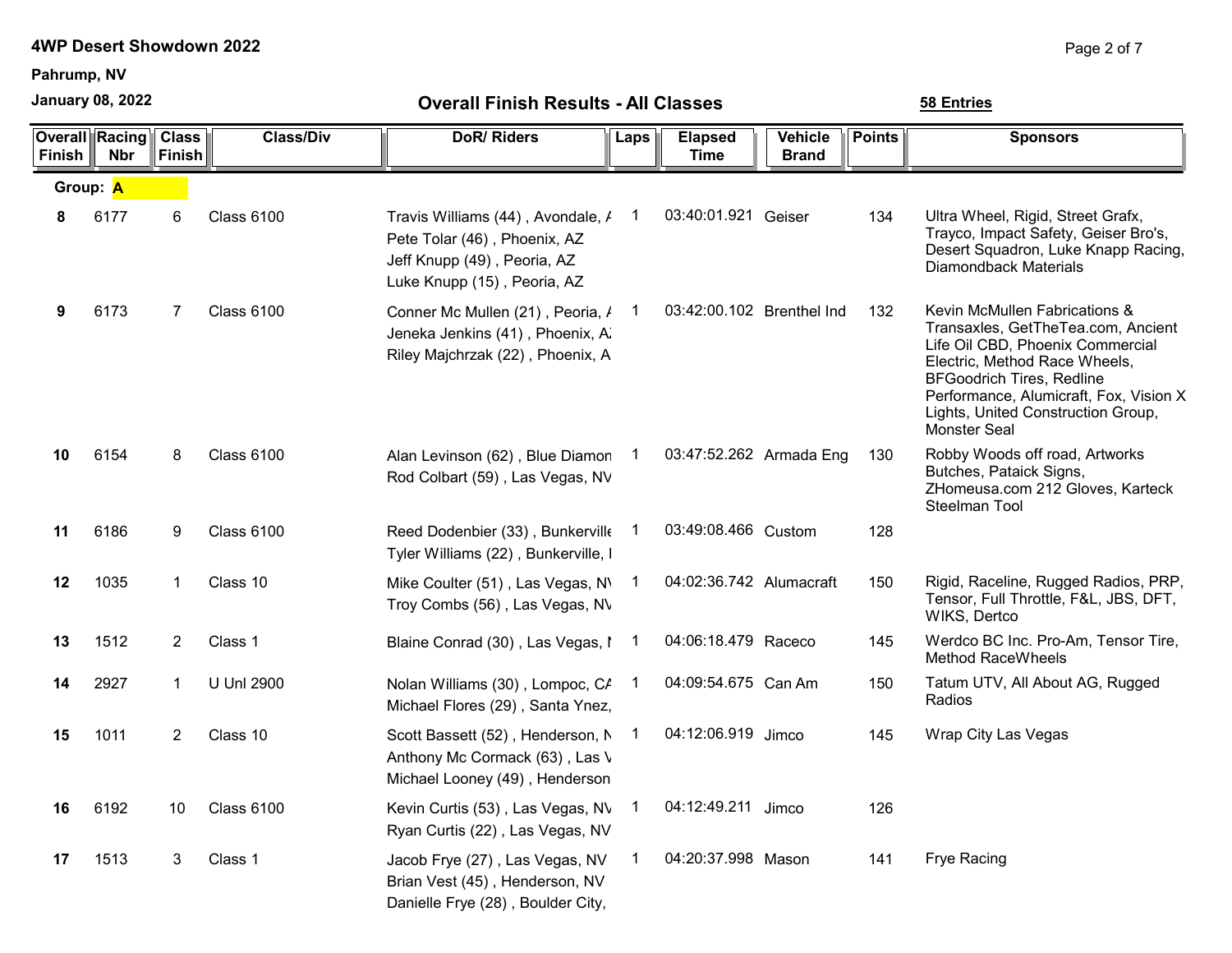Pahrump, NV

January 08, 2022

| <b>Finish</b> | <b>Overall Racing</b><br><b>Nbr</b> | <b>Class</b><br><b>Finish</b> | <b>Class/Div</b>  | <b>DoR/Riders</b>                                                                                         | Laps | <b>Elapsed</b><br><b>Time</b> | Vehicle<br><b>Brand</b> | <b>Points</b> | <b>Sponsors</b>                                                                                                                                                                                                   |
|---------------|-------------------------------------|-------------------------------|-------------------|-----------------------------------------------------------------------------------------------------------|------|-------------------------------|-------------------------|---------------|-------------------------------------------------------------------------------------------------------------------------------------------------------------------------------------------------------------------|
| Group: A      |                                     |                               |                   |                                                                                                           |      |                               |                         |               |                                                                                                                                                                                                                   |
| 18            | 1927                                | 1                             | <b>U NA 1900</b>  | Carson Wernimont (25), Murrieta<br>Reid Nordin (57), Lake Elsinore,                                       | 1    | 04:22:23.904 Kawasaki         |                         | 150           | Kawasaki, Russ Wernimont Designs,<br>Walker Evans Racing, BFGoodrich,<br>Rugged Radios, Jamar Performance,<br>Sparco, VP Fuels, Lil Michaels<br>Customs, Trayco                                                   |
| 19            | T916                                | $\mathbf 1$                   | U Turbo           | Jeremiah Scott (39), Goodyear, /<br>Luis Palacion (27), Mesa, AZ                                          | 1    | 04:27:13.153 Can Am           |                         | 150           | KWI, Lonestar Racing, Method<br>Wheels, Tensor, 2RP, Five 18<br>Designs                                                                                                                                           |
| 20            | 1957                                | 2                             | <b>U NA 1900</b>  | Joe. Bolton (64), Corona, CA<br>Dana Jones (65), Corona, CA                                               | 1    | 04:34:37.533 Polaris          |                         | 145           | polaris rzr, maxima oils necks gen<br>walker evans racing Multitool<br>grinders, jamar , gearwrench tools, pci<br>race radios,                                                                                    |
| 21            | S924                                | $\mathbf 1$                   | U Stock Mod S900  | Cody Schafer (31), Golden, CO<br>Kyle Schafer (28), Phoenix, AZ<br>Barry Schafer (59), Wheat Ridge        | 1    | 04:37:21.534 Can Am           |                         | 150           | Mom, KC Performance, Motorsports<br><b>Masters</b>                                                                                                                                                                |
| 22            | 1956                                | 3                             | <b>U NA 1900</b>  | Austin Bolton (26), Corona, CA<br>Daren Carlson (32), Riverside, C                                        | 1    | 04:37:38.567 Polaris          |                         | 141           | MULTITOOL GRINDERS, POLARIS<br>RZR, BF GOODRICH, MAXIMA<br>RACING OILS, NECKSGEN, JAMAR<br>, PCI, OMF WHEELS, BAJA<br>DESIGNS, WALKER EVANS RACING,<br><b>GEARWRENCH TOOLS, AIM,</b><br>RWD, ZLT, PRO EAGLE JACKS |
| 23            | 1981                                | 4                             | <b>U NA 1900</b>  | Matthew Banuelos (41), Whittier,<br>Jordan Evans (33), Imperial Bear                                      |      | 04:40:08.954 Polaris          |                         | 138           | Legacy Ride Company, SC-14,<br>Multitool Grinders, , The Decal Garage                                                                                                                                             |
| 24            | 6133                                | 11                            | <b>Class 6100</b> | L D Smith (58), Commerce City,<br>Trey Reynolds (29), Westminster<br>Kenny Wright (45), Westminster,      | 1    | 04:42:46.233 Brenthel Ind     |                         | 124           | Toyo, Raceline Wheels, Power<br>Steering Solutions, Gear Works,<br>Kroyer, Elite Hauling Services, Diesel<br>Tank Doctors, Beep Beep                                                                              |
| 25            | T810                                | 2                             | U Turbo           | Andrew Blood (42), Grand Juncti<br>Jon. Turner (37), Palisade, CO<br>Quinn Olesky (49), Grand Junctio     | 1    | 04:49:54.958 Can Am           |                         | 145           | <b>Blood Brother's Foundation</b>                                                                                                                                                                                 |
| 26            | 2983                                | 2                             | <b>U Unl 2900</b> | Nicholas Gurries (37), Fremont, (<br>Marcos Galdamez (41), San Jos<br>Kyle Mc Clatlin (35), Hollister, C/ |      | 04:59:15.640 Polaris          |                         | 145           | Gurries Electric, Method, BFGoodrich,<br>Gilroy Motorcycle Center, UTV<br>Performance                                                                                                                             |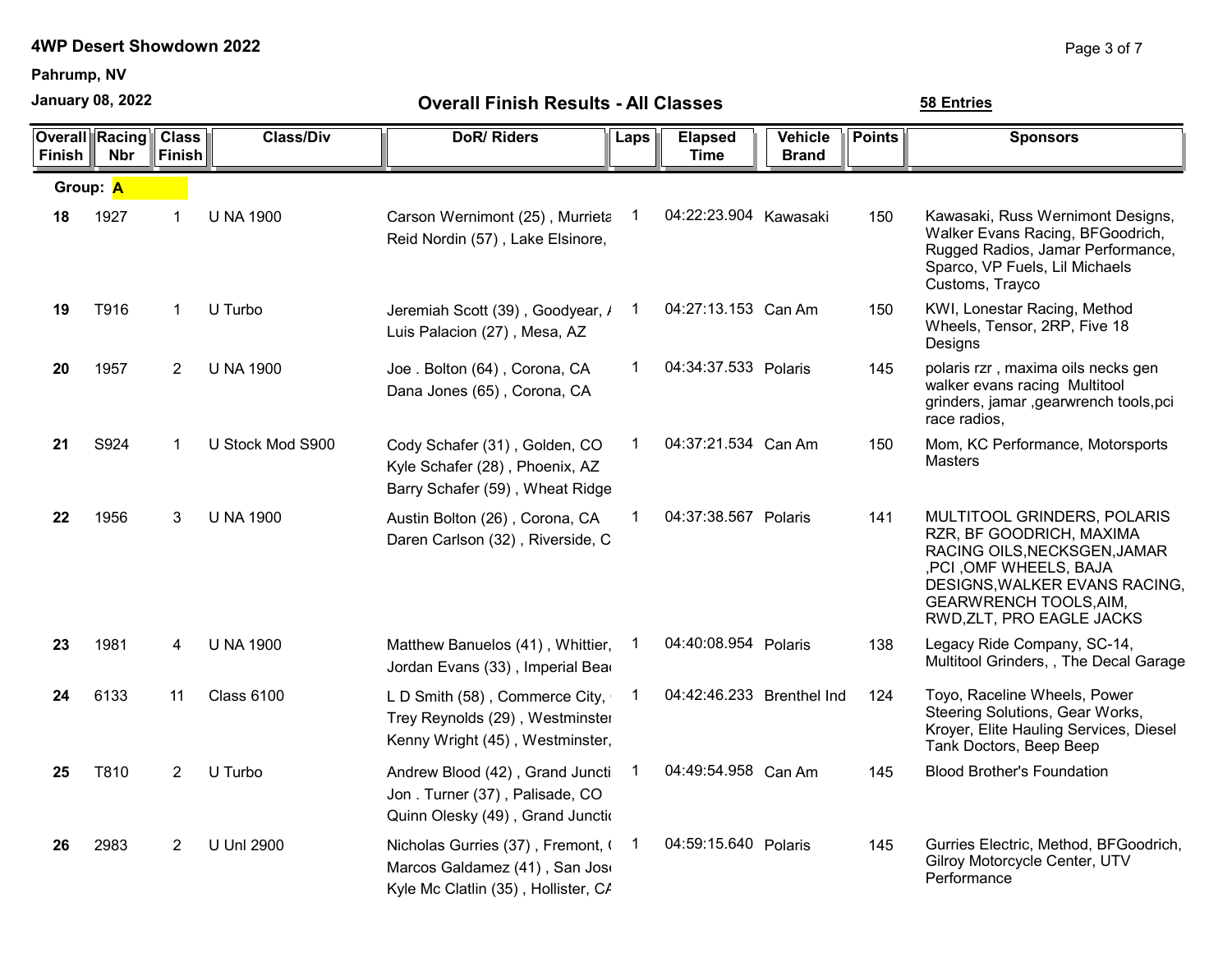Pahrump, NV

January 08, 2022

| <b>Finish</b> | <b>Overall Racing</b><br><b>Nbr</b> | <b>Class</b><br><b>Finish</b> | <b>Class/Div</b>   | <b>DoR/Riders</b>                                                                                      | Laps | <b>Elapsed</b><br><b>Time</b> | <b>Vehicle</b><br><b>Brand</b> | <b>Points</b> | <b>Sponsors</b>                                                                                                                                                                                                                   |
|---------------|-------------------------------------|-------------------------------|--------------------|--------------------------------------------------------------------------------------------------------|------|-------------------------------|--------------------------------|---------------|-----------------------------------------------------------------------------------------------------------------------------------------------------------------------------------------------------------------------------------|
|               | Group: A                            |                               |                    |                                                                                                        |      |                               |                                |               |                                                                                                                                                                                                                                   |
| 27            | 2969                                | 3                             | U Unl 2900         | Mike Lesle (61), Wildomar, CA<br>Marshall Lobo (42), Wildomar, C.<br>Dane Miller (18), Salt Lake City, | 1    | 05:06:46.547 Polaris          |                                | 141           | KING SHOCKS, MOTO RACE<br>TIRES, METHOD WHEELS, MULTI<br>TOOL, SEAL SAVORS, SPEED<br>STRAP, PRP, JUSTICE BROTHERS,<br>EIBACH, REEL DRIVELINES, SLIME,<br>RUGGED RADIO, ZRP, CHAMPION<br>COOLING SYSTEMS, NRT<br><b>AUTOSPORTS</b> |
| 28            | U938                                | 1                             | U Stock1 U900-U950 | Tyler Stewart (40), Las Vegas, N<br>Jody Crotts (52), Las Vegas, NV                                    | -1   | 05:06:52.478 Polaris          |                                | 150           | TortoiseSupply.com, Funny's VP<br>Racing, Iron Born Offroad, Vital Motion<br>Co, EFX Tires, Raceline, Desert<br>Whips, HCR, Dynojet                                                                                               |
| 29            | 6146                                | 12                            | <b>Class 6100</b>  | Brent  Fox (53), Highland, UT<br>Trevor Rasmussen (39), Highlan                                        | 1    | 05:11:54.812 Herbst Smith     |                                | 122           | FX Construction, BFGoodrich, Mach 1<br>Race Prep, Herbst Smith Fab, VP<br><b>Racing Fuels</b>                                                                                                                                     |
| 30            | T938                                | 3                             | U Turbo            | Kolton Hustead (22), St. George,<br>Manny Viena (27), Torrance, CA                                     |      | 05:12:59.430 Can Am           |                                | 141           | Ele Motorsports                                                                                                                                                                                                                   |
| 31            | S923                                | 2                             | U Stock Mod S900   | John David (49), Colorado Spring<br>Dave Gardner (51), Colorado Sp                                     | 1    | 05:22:24.943 Polaris          |                                | 145           |                                                                                                                                                                                                                                   |
| 32            | 3945                                | 1                             | U Sptsman 3900     | Starley Stevens Jr (51), Lander,<br>Dorian Lamone (16), Page, AZ                                       | 1    | 05:28:53.799 Artic Cat        |                                | 150           | Stevens Erectors/Crane Service, BPR                                                                                                                                                                                               |
| 33            | U905                                | 2                             | U Stock1 U900-U950 | Sarah Stewart (40), Las Vegas, I<br>Juddi Hudak (38), N. Las Vegas,                                    | 1    | 05:31:13.310 Polaris          |                                | 145           | TortoiseSupply.com, Funny's VP<br>Racing, Vital Motion Co, EFX Tires,<br>Raceline, Desert Whips                                                                                                                                   |
| 34            | T904                                | 4                             | U Turbo            | Cory Sappington, Wickenburg<br>Shane Moore (45), California City                                       |      | 05:37:08.474 Can Am           |                                | 138           |                                                                                                                                                                                                                                   |
| 35            | 1990                                | 5                             | <b>U NA 1900</b>   | Cody Mitchell (30), Henderson, N<br>Analysa Silva Montero (18), Hen                                    | 1    | 05:48:25.365 Polaris          |                                | 136           | Beat The Heat, Decorative Concrete<br>Supply, GBC Tires, Htown<br>Performance, 5x5 Communications,<br>DG Motorsports, Hotworx, Method,<br>Rugged Radios, Vision X                                                                 |
| 36            | 6120                                | 13                            | <b>Class 6100</b>  | John Walton (57), Sparks, NV<br>Tyler Thomas (30), Moore Park,<br>Ian Walton (23), Sparks, NV          | 1    | 05:59:47.638 Armada Eng       |                                | 120           | KMC Wheels, VP Racing Fuels,<br>Mousepad Media, JLM, Armada<br>Engineering, Baja Designs                                                                                                                                          |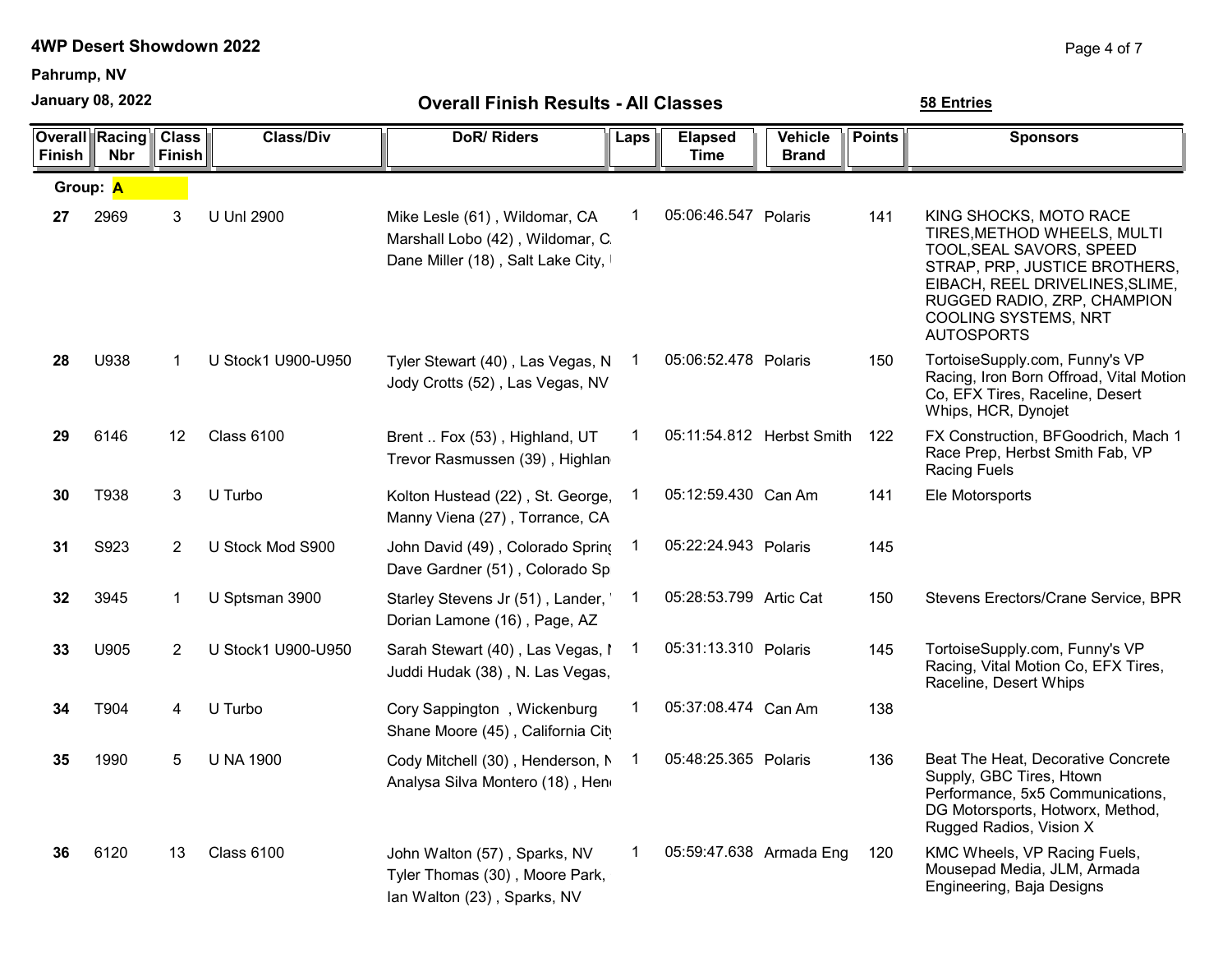Pahrump, NV

January 08, 2022

| Finish     | <b>Overall Racing</b><br><b>Nbr</b> | <b>Class</b><br>Finish | <b>Class/Div</b>   | <b>DoR/Riders</b>                                                                                                                         | Laps         | <b>Elapsed</b><br><b>Time</b> | <b>Vehicle</b><br><b>Brand</b> | <b>Points</b> | <b>Sponsors</b>                                                                                                                                                    |
|------------|-------------------------------------|------------------------|--------------------|-------------------------------------------------------------------------------------------------------------------------------------------|--------------|-------------------------------|--------------------------------|---------------|--------------------------------------------------------------------------------------------------------------------------------------------------------------------|
| Group: A   |                                     |                        |                    |                                                                                                                                           |              |                               |                                |               |                                                                                                                                                                    |
| 37         | 7186                                | 1                      | Sptsman 1300       | Jeff Jones (43), Toquerville, UT<br>Chayden Jones (18), Toquerville<br>Tray Campbell (61), Joseph, UT<br>Charger Jones (15), Toquerville, | 1            | 06:17:49.059 Ford             |                                | 150           | Jones Worx                                                                                                                                                         |
| 38         | T924                                | 5                      | U Turbo            | Garrick Lastra (45), Mesa, AZ<br>Randy Raschein (59), Brownsvill<br>Robert Villarreal (24), Austin, TX                                    | 1            | 06:39:51.478 Can Am           |                                | 136           | Can-am, Lonestar racing, King<br>Shocks, Tensor, Method, Mod-Quad,<br>Evo                                                                                          |
| 39         | 26                                  | 2                      | <b>UNL Trucks</b>  | Jonathan Brenthel (42), Perris, C<br>Jordan Brenthel (35), Perris, CA                                                                     | 1            | 06:41:00.464 Brenthel Ind     |                                | 145           | Brenthel Industries, Baja Kits, King<br>Shocks, Method Race Wheels, FK<br>Rod-ends, Steel-It Coatings, Maxima<br>USA, BFG Tires, Alcon Brakes, Rigid<br>Inudstries |
| 40         | 1486                                | 1                      | Class 1450 8400    | Joseph Cammans (38), Warren,<br>Blaire Cammans (30), Warren, U                                                                            |              | 06:41:51.767 Toyota           |                                | 150           | US STeel Box and Cart Co.<br>Undaunted Apparel, Garage FAb,<br>Toyo Tires, KC HiLites, Fox Shocks,<br>PCI Race Radios,<br>Hammerdown Offroad                       |
| 41         | 1121                                | 1                      | Class 11           | Garey Leavitt (59), Pahrump, NV<br>Yan Shen (60), Las Vegas, NV                                                                           | $\mathbf{1}$ | 06:51:12.659 VW               |                                | 150           | Doghouse engines & Repair                                                                                                                                          |
| 42         | U902                                | 3                      | U Stock1 U900-U950 | Gavin Wardle (13), Herriman, U1<br>Chris Wardle (41), Herriman, UT<br>Eduardo Martinez (29), West Val                                     | 1            | 07:34:54.919 Polaris          |                                | 141           | <b>Envision Motorsports</b>                                                                                                                                        |
| 43         | 6155                                | 14                     | <b>Class 6100</b>  | Kirk Harkey (53), Perris, CA<br>Erica Sacks Seidman (34), River<br>Chuck Dempsey (54), Oak Hills,                                         | 1            | 08:08:46.859 Brenthel Ind     |                                | 118           | Recyclewise, Brenthel Industries,<br>Dempsey Adventures, Waypoint<br>Navigation, Alltech Motorsports                                                               |
| <b>DNF</b> | 6119                                | <b>DNF</b>             | <b>Class 6100</b>  | Justin Bean Smith (37), Las Vega<br>Franky Randell (36), Las Vegas,<br>Larry Job (28), Las Vegas, NV<br>Cole Campbell, Las Vegas, NV      | 0            | 02:32:00.000 Camburg          |                                | 91            | BFGoodrich, Butch's Speed Shop,<br>F&L, RDE, Fox Shox, Maxima, PCI,<br>Dirt Bagz, Monster Seal, DRE, SDG,<br>JLM, KC HiLites, PSS                                  |
| <b>DNF</b> | 6181                                | <b>DNF</b>             | <b>Class 6100</b>  | C. R. Gittere (49), Stanley, NC<br>Wayne Miller (50), Las Vegas, N                                                                        | 0            | 02:34:00.000 Geiser           |                                | 89            | RideTrekker.com, Service Manager<br>Pro, Zplan                                                                                                                     |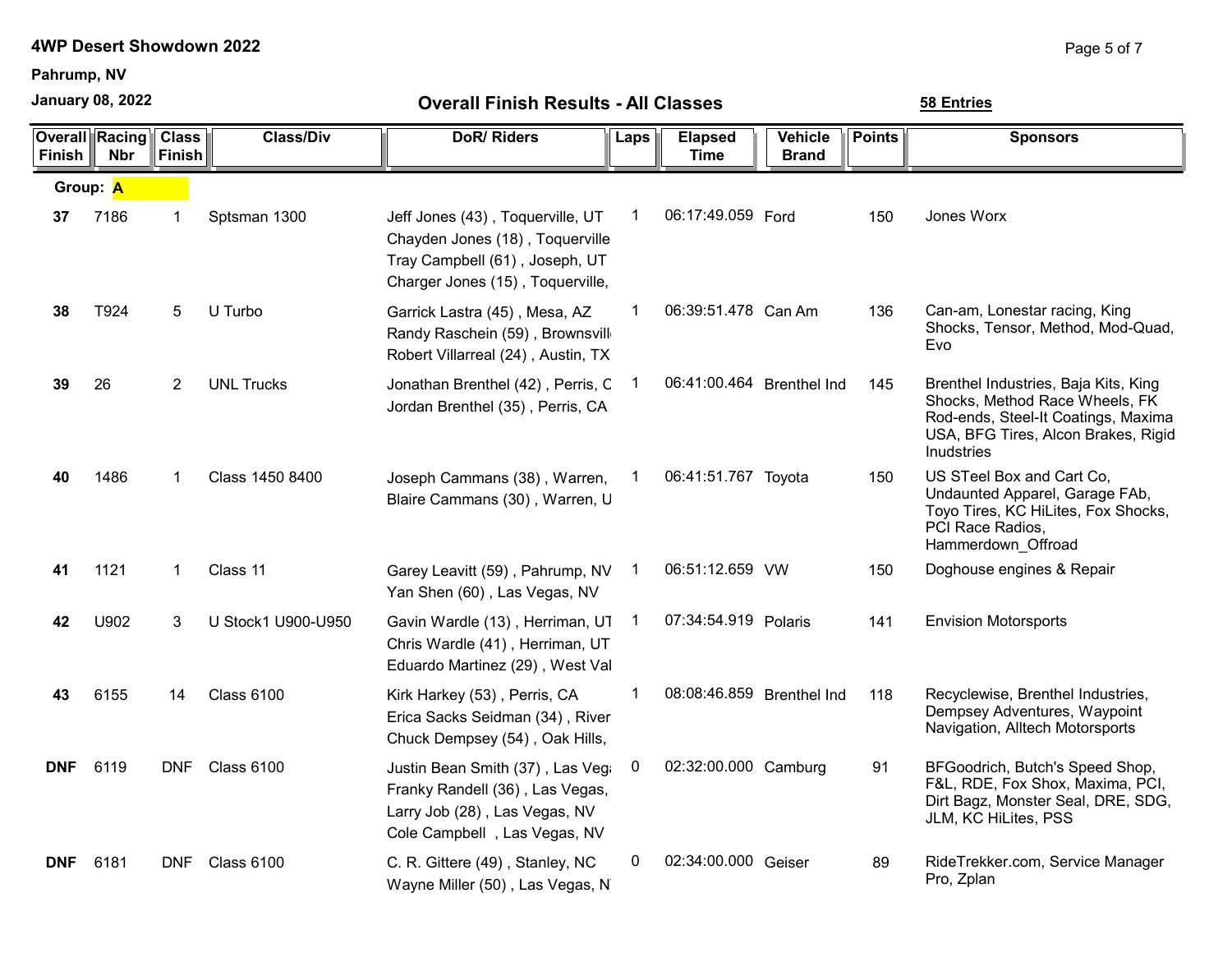Pahrump, NV

January 08, 2022

| <b>Finish</b> | Overall  Racing <br><b>Nbr</b> | <b>Class</b><br><b>Finish</b> | <b>Class/Div</b>       | <b>DoR/Riders</b>                                                                                                                   | Laps | <b>Elapsed</b><br><b>Time</b> | <b>Vehicle</b><br><b>Brand</b> | <b>Points</b> | <b>Sponsors</b>                                                                                                                                |
|---------------|--------------------------------|-------------------------------|------------------------|-------------------------------------------------------------------------------------------------------------------------------------|------|-------------------------------|--------------------------------|---------------|------------------------------------------------------------------------------------------------------------------------------------------------|
|               | Group: A                       |                               |                        |                                                                                                                                     |      |                               |                                |               |                                                                                                                                                |
| <b>DNF</b>    | 56                             | <b>DNF</b>                    | <b>UNL Trucks</b>      | Kevin Mc Gillivray (63), Aqua Du<br>Jake Endress (18), Aqua Dulce,                                                                  | 0    | 02:39:00.000 ID Designs       |                                | 116           | 90%N, Team Ford Las Vegas, BF<br>Goodrich Tires, Cone Industries, KGS,<br>Dougans Racing, Rancho Drivetrain                                    |
| <b>DNF</b>    | 6157                           |                               | DNF Class 6100         | Trevor Harvey (40), Westminster<br>Zac Harvey (20), Westminster, C<br>Seth Sorenson (45), Dolores, CC                               | 0    | 02:46:00.000 Brenthel Ind     |                                | 87            | Dirty Life Race Wheels, Rigid<br>Industries, Motul, BFGoodrich Tires                                                                           |
| <b>DNF</b>    | 1017                           |                               | DNF Class 10           | Kent Perkins (64), Scottsdale, Az<br>Abel Perez (50), Tujuna, CA<br>Jeff Schultz (39), Phoenix, AZ                                  | 0    | 02:47:00.000 Raceco           |                                | 116           | <b>Monster Seal</b>                                                                                                                            |
| <b>DNF</b>    | 6129                           |                               | DNF Class 6100         | Josh Shelton (35), Austin, TX<br>Joey Olsin (29), Mesa, AZ                                                                          | 0    | 02:52:00.000 Custom           |                                | 85            | Deviant Racing, Switch-Pros, Method<br>Race Wheels, PCI, Cruz Armor                                                                            |
| <b>DNF</b>    | U916                           |                               | DNF U Stock1 U900-U950 | Brandon Rambo (32), San Cleme<br>Max Mcilwee (34), San Clemente<br>Andrew Lawson (63), San Clener<br>Stephen Hiserman (37), Oceansi | 0    | 02:08:00.000 Polaris          |                                | 113           | Independent Trading Company, Spring<br>Mountain Motorsports, Magnum<br>Offroad                                                                 |
| <b>DNF</b>    | T872                           |                               | DNF U Turbo            | Justin Welch (34), Kerman, CA<br>Jared Welch (34), Kerman, CA<br>Scott Steffen (33), Fresno, CA                                     | 0    | 02:24:00.000 Polaris          |                                | 109           |                                                                                                                                                |
| <b>DNF</b>    | S915                           | <b>DNF</b>                    | U Stock Mod S900       | Craig Macintosh (60), Culver City<br>Lester Jukes (51), Mancus, CO                                                                  | 0    | 02:30:00.000 Polaris          |                                | 116           | Lone StarRacing, Podium Suspension,<br>KWI Clutching, Fox Shocks, BFG,<br>Walker Evans Racing, Switch Pros,<br>PCI Radios, Monster Seal, Torco |
| <b>DNF</b>    | U950                           | <b>DNF</b>                    | U Stock1 U900-U950     | Rocky Land (49), Cameron Park,<br>Todd Fowler (35), Angels Camp,                                                                    | 0    | 02:51:00.000 Polaris          |                                | 111           |                                                                                                                                                |
| <b>DNF</b>    | 6126                           | <b>DNF</b>                    | <b>Class 6100</b>      | Nate Martino (49), Rafael, CA<br>Broc Dudley (28), Canyon Lake,                                                                     | 0    | 00:00:00.000 Custom           |                                | 25            | Northgate Acoustics, AMS, Miller Race<br>Works, Turn2 TV, PCI Race Radios,<br><b>GG Lighting</b>                                               |
| <b>DNF</b>    | 7198                           | <b>DNF</b>                    | Sptsman 1300           | Nathan Hunt (42), Cedar City, U1<br>David Jones (31), Orderville, UT                                                                | 0    | 00:00:00.000 Ford             |                                | 25            |                                                                                                                                                |